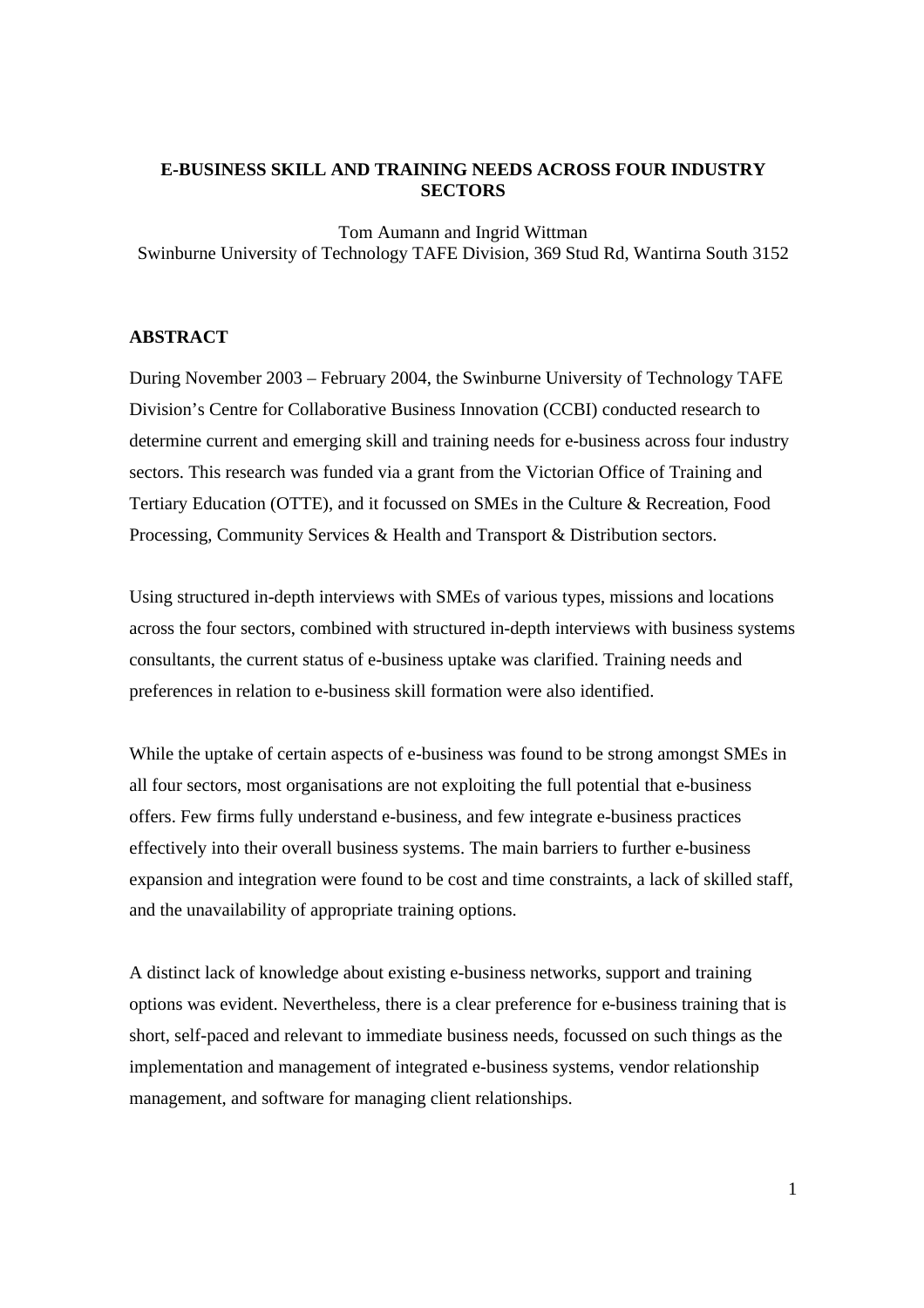### **INTRODUCTION**

In its *2002 – 5 Strategic Plan*, the Victorian Office of Training and Tertiary Education (OTTE) identified a need for the VET network to respond actively to the Government's strategic priorities, and to the needs of individuals, enterprises and communities. OTTE is committed to evidence-based policy making, and this commitment led to it commissioning the Swinburne University of Technology TAFE Division's Centre for Collaborative Business Innovation (CCBI) to research current and emerging e-business skill needs of SMEs across four industry sectors: Community Services & Health, Culture & Recreation, Food Processing, and Transport & Distribution. The specific research objectives were to:

- ?? investigate and report on the current extent and nature of e-business in the sectors
- ?? identify the extent and nature of emerging skill requirements relating to e-business in SMEs across the sectors
- ?? identify relevant industry sub-sectors and stakeholders within them, to determine the characteristics of their e-business models
- ?? review current methods of skill formation for e-business across the four sectors to identify: 1) available training package products; 2) the availability of appropriate training delivery models; 3) the need for customisation of existing products and new approaches to delivery; and 4) required program developments, at the leading edge of ebusiness training, to address the identified needs.

In consultation with relevant Industry Training Advisory Bodies (ITABs) and other industry networks, specific research focus areas were determined for each sector, viz.:

- ?? Community Services & Health community health centres
- ?? Culture & Recreation commercial galleries
- ?? Food Processing retail bakeries
- ?? Transport & Distribution road freight companies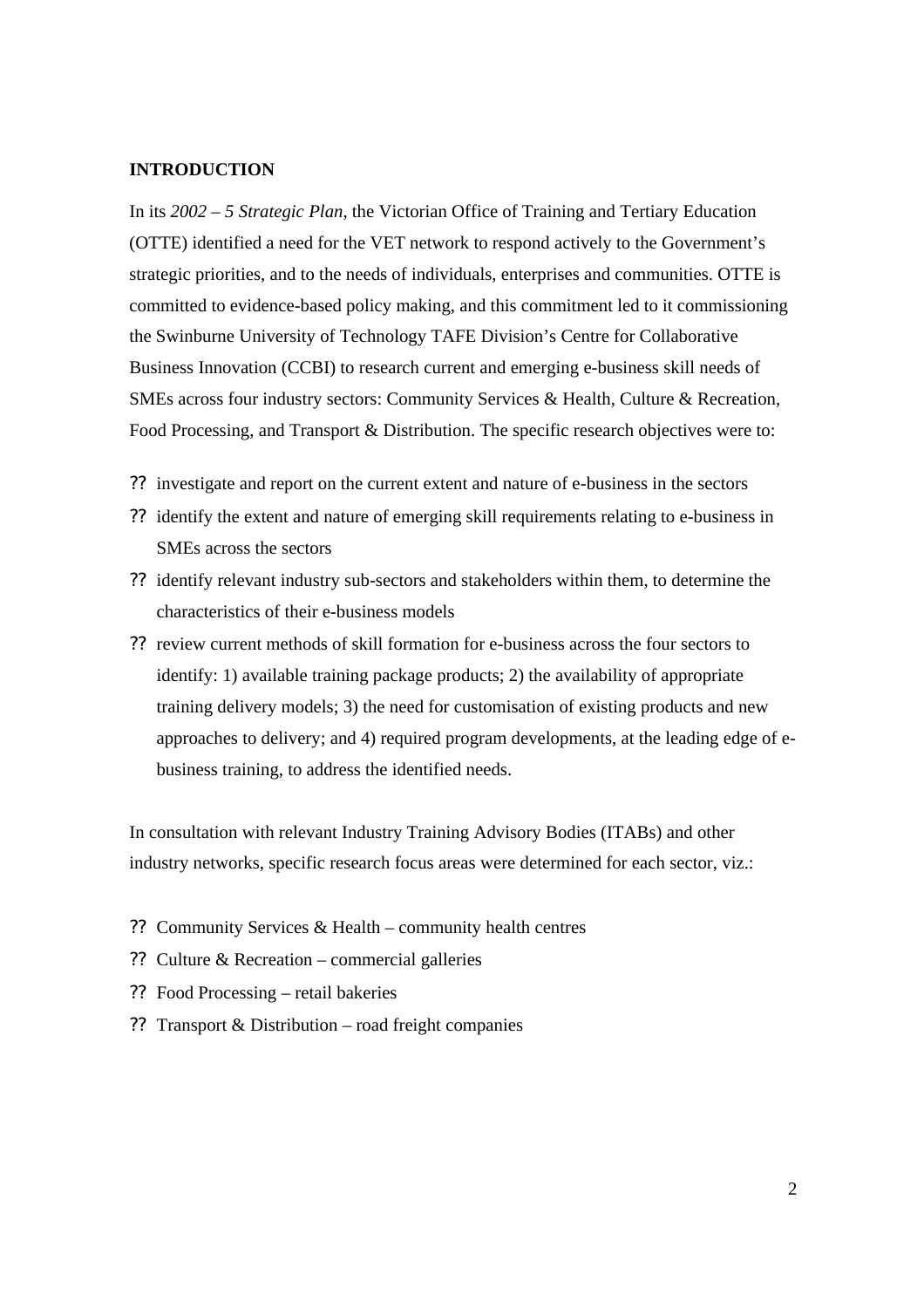### **METHODS**

Following a review of the literature to determine trends and predictions for the four industry sectors, structured interview *pro formae* were developed to assist in gathering data from SMEs and from business re-engineering consultancies. Organisations to be included in the study were identified in consultation with ITABs, industry associations, Victorian business centres and other networks. Three organisations were chosen for each of the four sectors – one 'non-starter' or 'new developer', one at an 'intermediate' stage of e-business take-up, and one at an 'advanced' level of e-business take-up.

In-depth individual interviews were then conducted during November 2003 – February 2004 with the principals of the selected SMEs and consultancies in metropolitan Melbourne and Victorian regional centres. The data gathered were used to identify key skill and training needs, including delivery model preferences.

Finally, existing e-business training programs were analysed in relation to the identified training needs, and gaps in the available training provision were clarified. This enabled the formulation of recommendations on e-business curriculum development and customisation for the four sectors.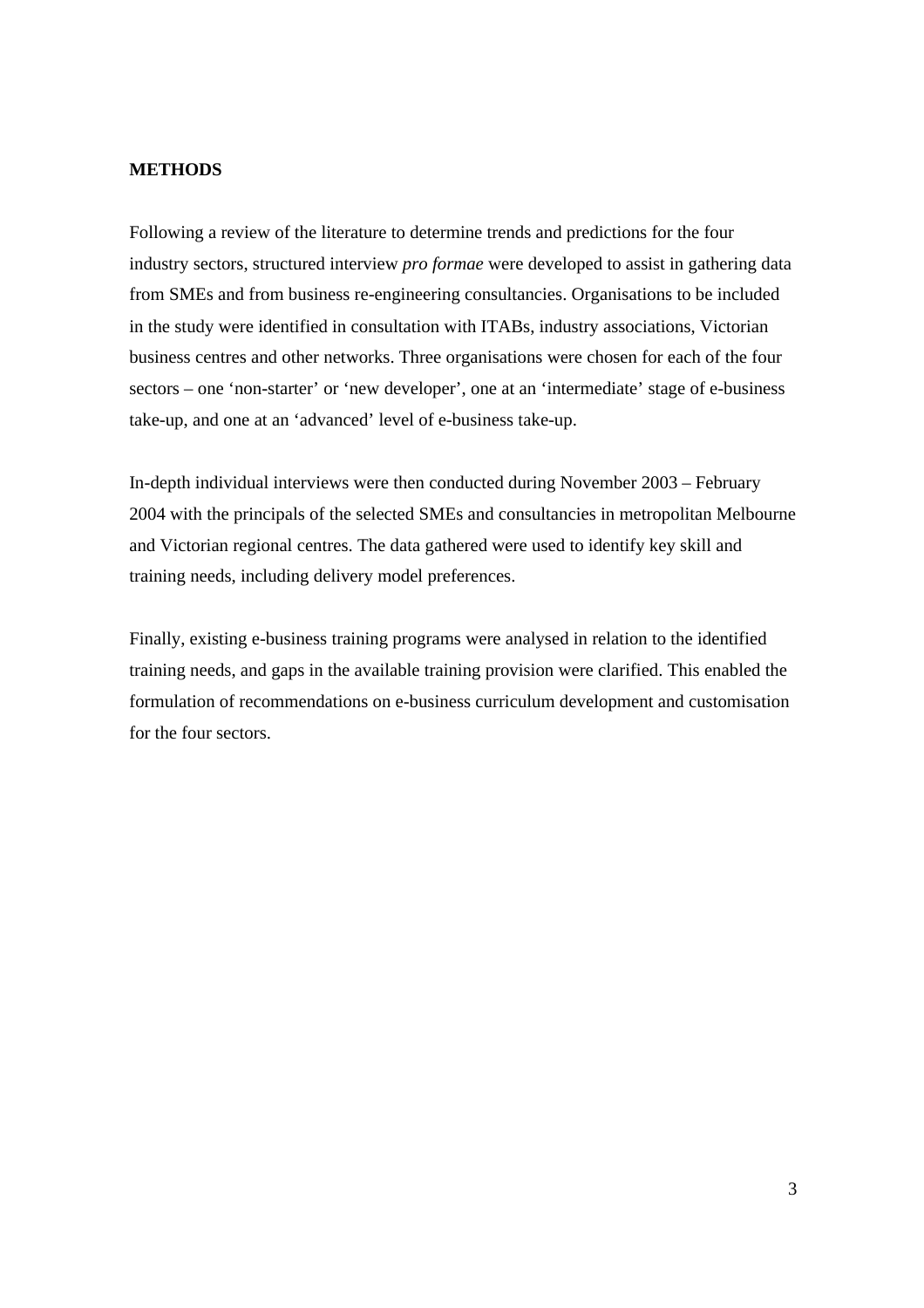# **RESULTS**

Discounting the interviews conducted with systems consultants, in-depth interviews were conducted with senior representatives of twelve organisations – three from each of the four industry sectors (Table 1). Four of these organisations are based in country locations, with the remainder in Greater Melbourne.

| <b>Sector/business</b>                 | <b>Stage of e-business</b><br>take-up | <b>Location</b>       | <b>Personnel</b><br>(n)           |
|----------------------------------------|---------------------------------------|-----------------------|-----------------------------------|
| <b>Community Services &amp; Health</b> |                                       |                       |                                   |
| Victorian Indigenous Health Centre     | New developer                         | inner Melbourne       | 50 at 2 sites,<br>plus clinicians |
| Surfcoast Community & Mental Health    | Intermediate                          | Geelong               | 33 at 6 sites,<br>plus clinicians |
| Women's Health East                    | Advanced                              | suburban Melbourne    | 5.5                               |
| <b>Culture &amp; Recreation</b>        |                                       |                       |                                   |
| Geelong Framers & Art Gallery          | Non-starter                           | Geelong               | 3                                 |
| Kimberley Art                          | Intermediate                          | inner Melbourne       | 2.5                               |
| <b>Red Gallery</b>                     | Advanced                              | Inner Melbourne       | 3                                 |
| <b>Food Processing</b>                 |                                       |                       |                                   |
| Degani Bakery                          | New developer                         | inner Melbourne       | 7.5 plus<br>franchise staff       |
| Gaffney's Bakery                       | Intermediate                          | suburban Melbourne    | 8                                 |
| Yarram Bakery/ Paul the Pieman         | Advanced                              | Gippsland             | 10                                |
| <b>Transport &amp; Distribution</b>    |                                       |                       |                                   |
| Devlin Bros. Transport                 | Non-starter                           | Geelong               | 49 plus 7<br>contract drivers     |
| <b>Couriers Express</b>                | Intermediate                          | suburban<br>Melbourne | 35 plus<br>150 contractors        |
| Pack & Send                            | Advanced                              | Dandenong             | $\mathfrak{2}$                    |
| All industry sectors                   | 12                                    | 12                    |                                   |

**Table 1 – SMEs interviewed for the study**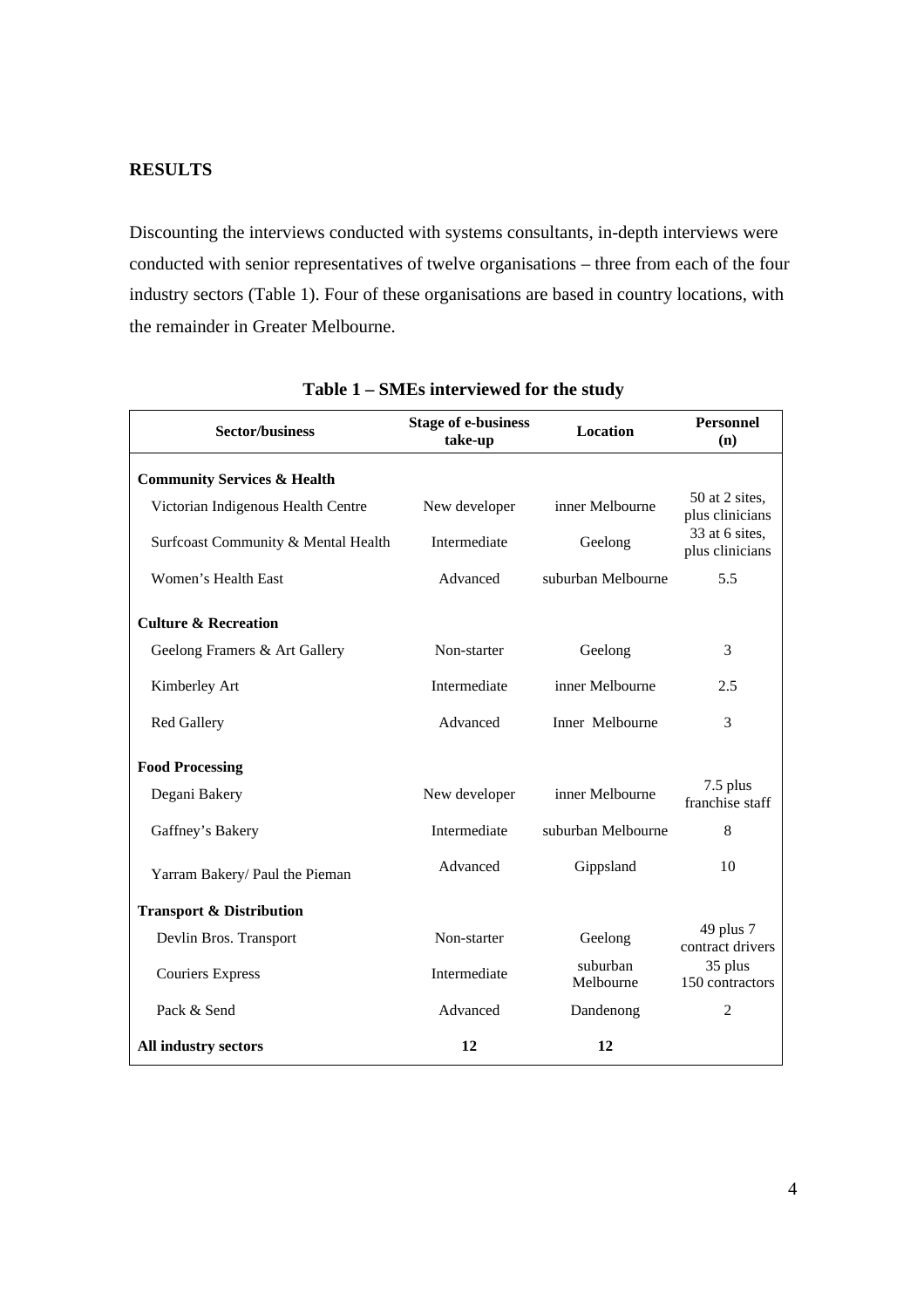Interviews were also conducted with senior staff from five e-business consultancies (Table 2). Some of these consultancies specialise in a particular facet of e-business or a specific industry sector, while others have a more general mission and scope. Collectively, they represent a range from large to much smaller operations, based in both metropolitan and regional locations.

| Consultancy                            | Specialisation (if any) and services provided                                                                              | <b>Location</b>       | <b>Personnel</b><br>(n) | <b>Clients</b><br>(n) |
|----------------------------------------|----------------------------------------------------------------------------------------------------------------------------|-----------------------|-------------------------|-----------------------|
| Callista                               | Tertiary education<br>??customer relationship management<br>??tertiary student management systems                          | Geelong               | 93                      | 12                    |
| <b>Eclipse Group</b>                   | General e-business services<br>??systems strategy<br>??system design and integration                                       | Melbourne             | 125                     | 30                    |
| <b>Internet Vision</b><br>Technologies | General e-business services<br>??Internet Service Provider,<br>??customer relationship management<br>??e-marketing systems | suburban<br>Melbourne | 11                      | 400                   |
| <b>KPS</b> Services                    | SME business systems                                                                                                       | suburban<br>Melbourne | 4                       | 12                    |
| Thinking People                        | Food, hospitality and events<br>??e-business facilitation<br>??e-business coaching                                         | suburban<br>Melbourne | 1                       | 10                    |

**Table 2 – E-business consultants interviewed for the study**

Of the twelve 'client' enterprises interviewed, ten (83%) had an e-business strategy of some kind and at least one computer connected to the Internet, and all but one of them had a website. Most cited the need to provide enhanced customer service as their main reason for adopting e-business approaches, and the use of email for external and internal communication was the most common e-business operation. Online product review, online banking and order placement were also important (Figure 1), with websites used for online marketing and advertising, to improve business operations, and to grow the client base (Figure 2).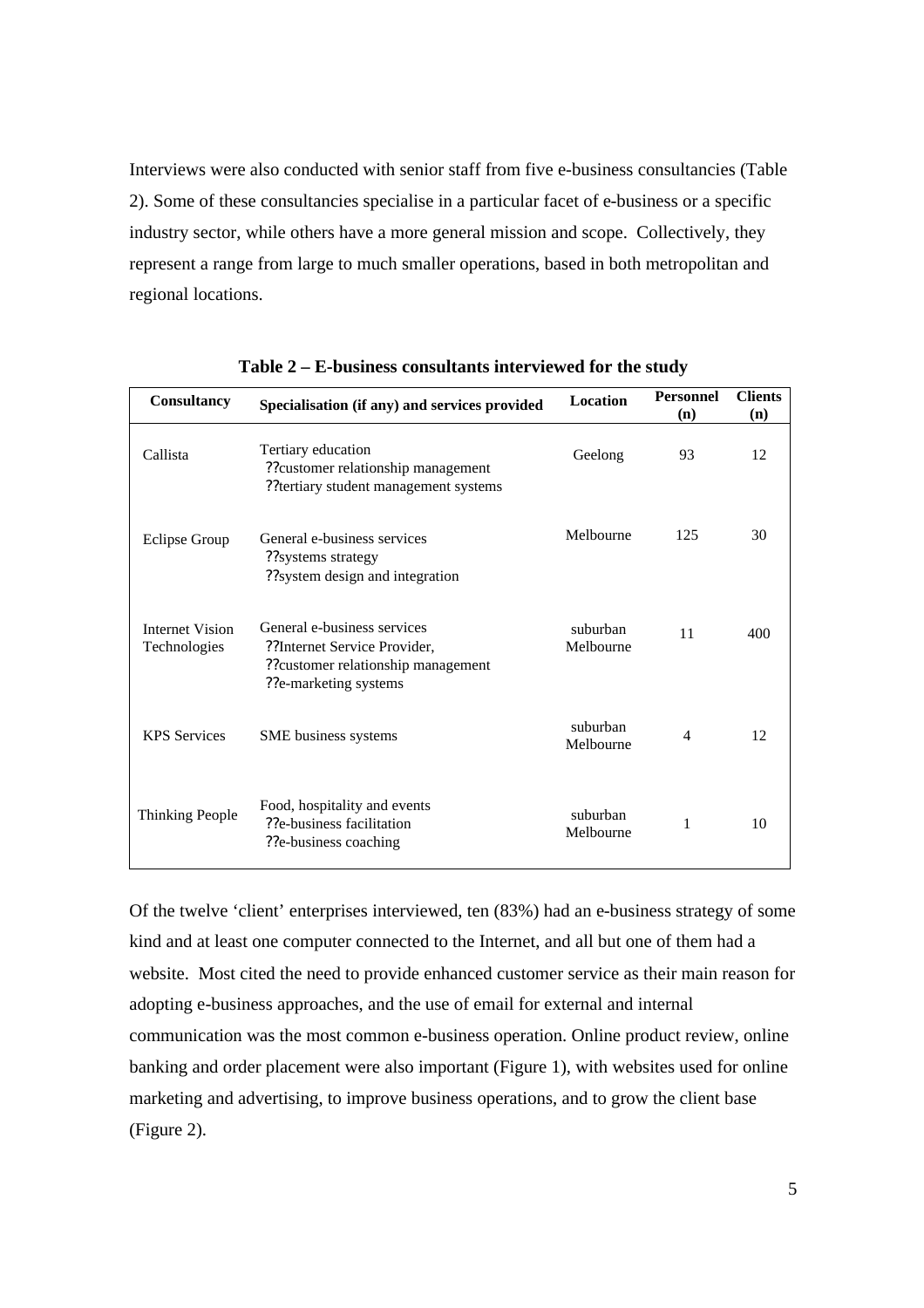

**Figure 1 – Relative importance of different facets of e-business activity**



**Figure 2 – Relative importance of different facets of website functionality**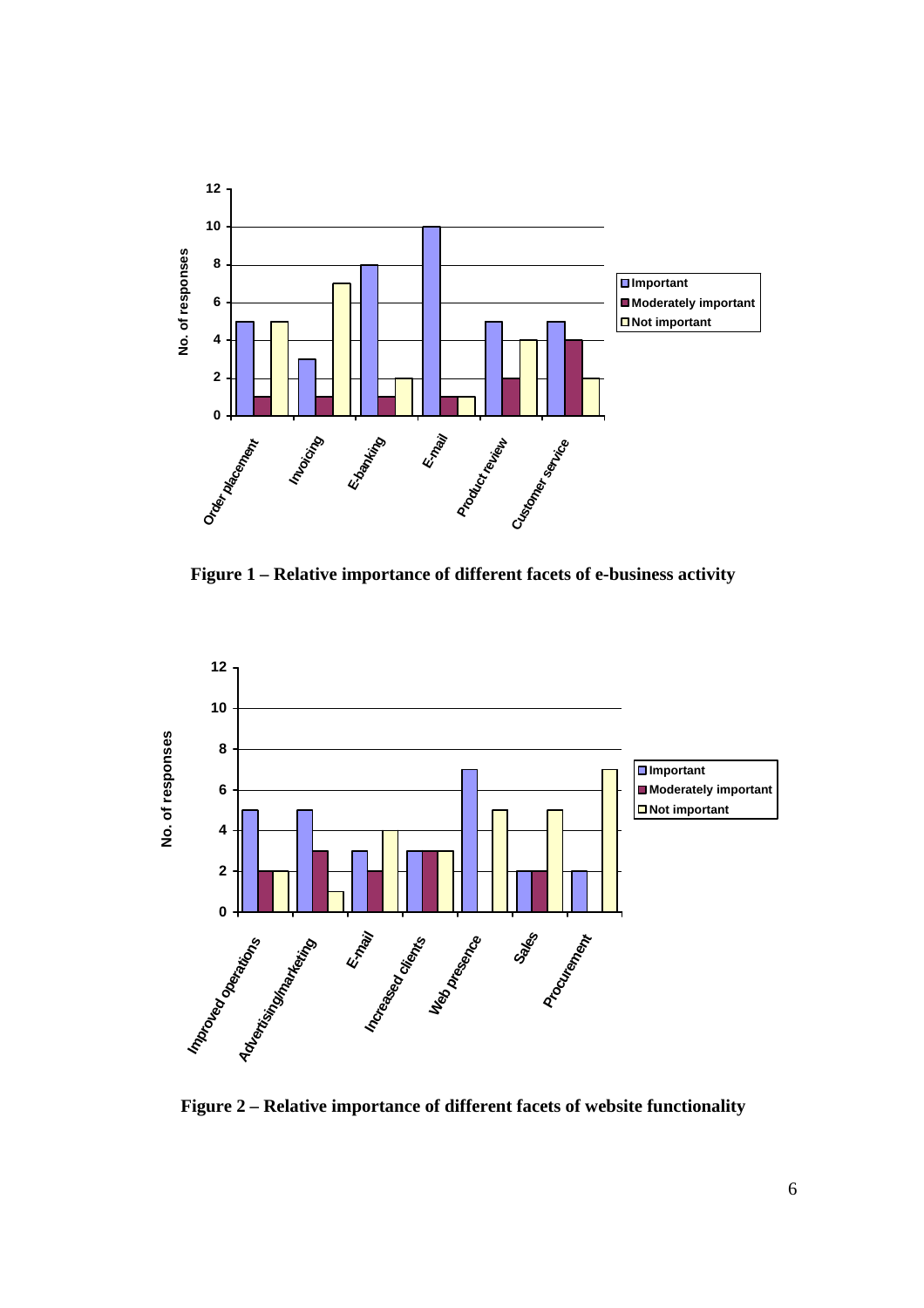All of the enterprises that had implemented e-business systems had sought external advice and practical assistance. The vast majority of them (80%) had used private independent advisors – generally IT consultants – as opposed to government agencies. These consultants had invariably been referred through personal contacts. Regardless of their experience with consultants, however, most enterprises acknowledged that they could and should be doing more with e-business. For example, few were exploiting online transaction opportunities, with only two (from the road freight segment) taking online bookings and receiving payments via their website.

Various barriers to e-business growth were identified – especially system maintenance costs and the lack of experienced/trained personnel (Figure 3).



**Figure 3 – Barriers to e-business growth.**

The consultants interviewed saw things differently. They identified the main threat to SME e-business effectiveness as being senior management's lack of knowledge and skills in managing e-business adoption, deployment and ongoing development. In particular, SME management was thought to lack the necessary expertise to: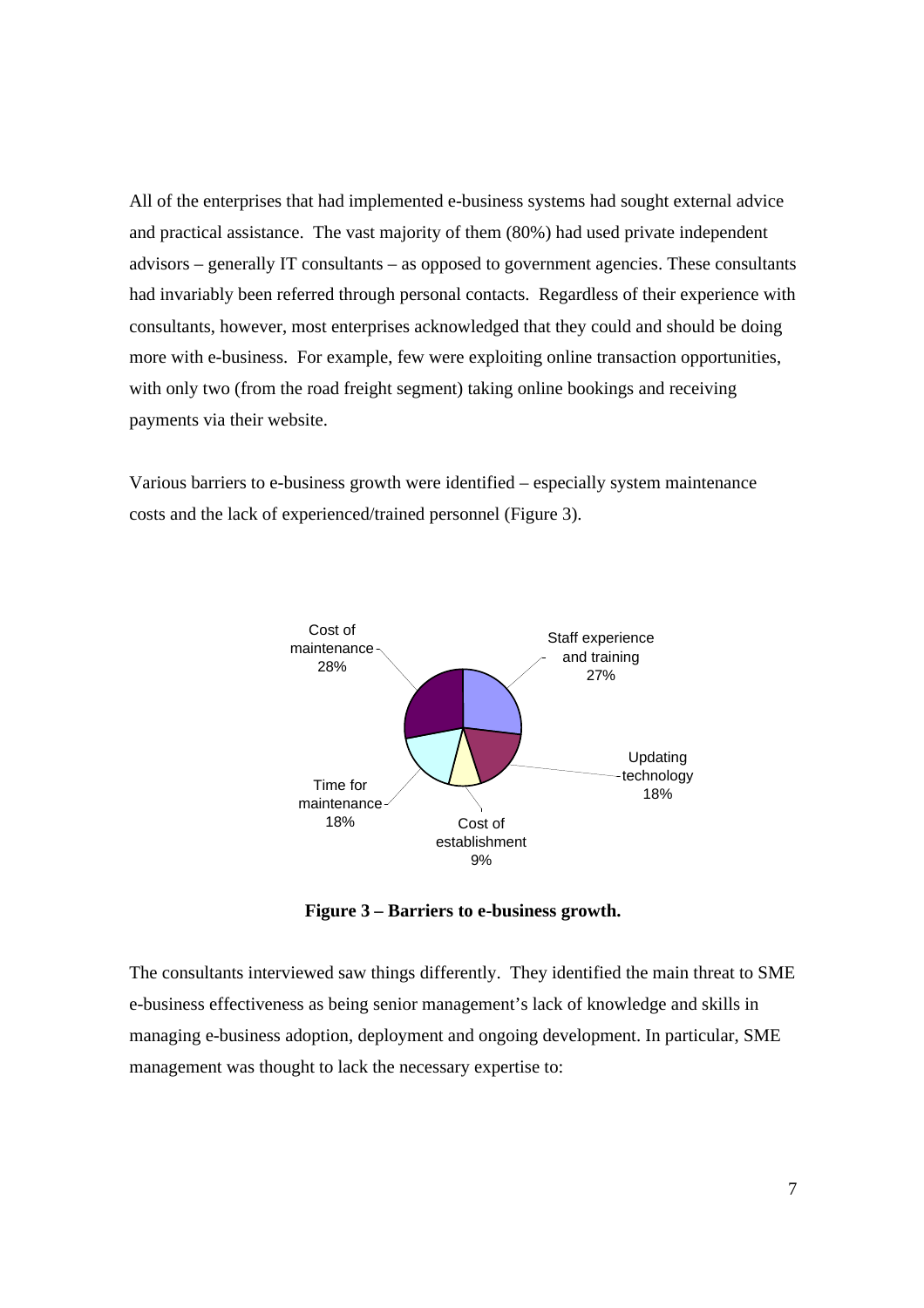- ?? select an appropriate external e-business adviser, and manage the ongoing partnership
- ?? undertake either strategic or operational e-business planning
- ?? martial the necessary e-business and ICT skills and resources for system establishment, expansion and ongoing maintenance

Most of the SMEs included in the study used IBM or IBM clone microcomputers, Windows operating environments, and Microsoft software products. Microsoft Outlook was the most common email product. IVT SiteBuilder and Navision were the main software products used for client relationship management, the latter apparently assuming a leadership position in the Transport & Distribution sector.

Only two of the businesses interviewed had no plans for e-business expansion – a regional road freight business that already implemented email and online banking, and a regional commercial gallery that had no plans to implement any form of e-business. These organisations felt that they had little to gain given their lack of desire for business growth, and cost and time constraints.

### *Training for e-business*

In 2001, 59 e-business competencies were endorsed as part of the Business Services Training Package (BSB01). These competencies were packaged into the following specialist e-business qualifications:

- ?? Certificate III in e-Business
- ?? Certificate IV in e-Business
- ?? Certificate IV in e-Business Development
- ?? Diploma of e-Business
- ?? Diploma of Strategic e-Business Development
- ?? Diploma of e-Learning
- ?? Advanced Diploma of e-Business
- ?? Advanced Diploma of Strategic e-Business Development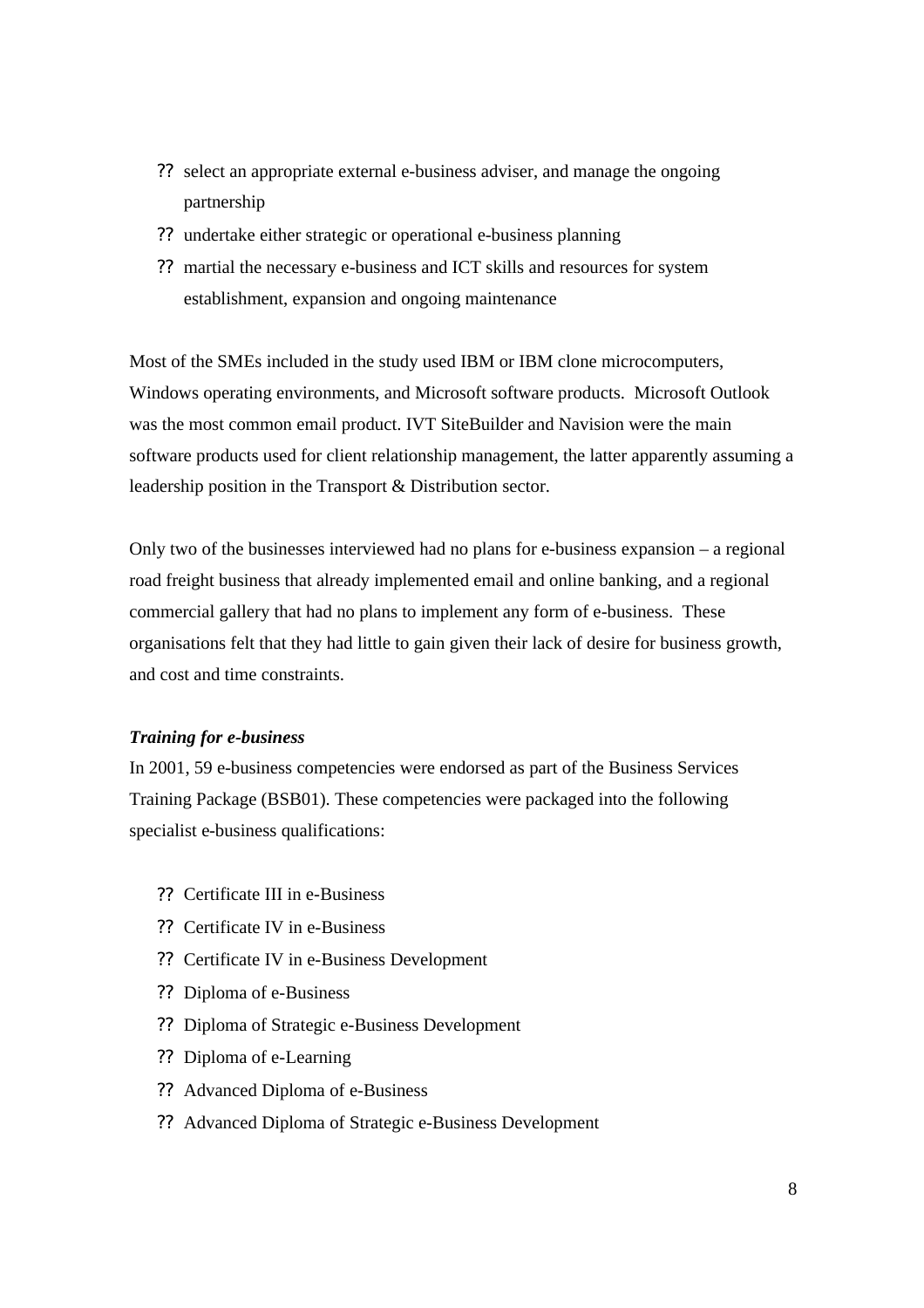By 2004, however, few Victorian TAFE institutes were delivering these qualifications, with only the Swinburne TAFE Division offering a full suite of e-business qualifications from Certificate III to Advanced Diploma and beyond. Moreover, little suitable e-business training is available via private providers. While some offer single accredited e-business qualifications, most of these programs have limited applicability because they have been customised to meet the needs of large client businesses or networks. Similarly, most of the many commercial e-business short courses on offer are unattractive to SMEs because they lack accreditation, because they are costly, or because they lack focus or flexibility.

Only one interviewee had ever attended an e-business seminar or any form of e-business training, or had any awareness of the government assistance available for e-business implementation. Moreover, none of the organisations interviewed were members of ebusiness networks or other networks which support e-business development.

This lack of past or current involvement in e-business networks and training did not prevent the interviewees from expressing enthusiasm for training in the future. All but two of them were desirous of training, with a consensus that e-business training needs to be short, customised and relevant to immediate needs. Suggestions were as follows:

- ?? short courses in general e-business skills, followed by workshops customised to the specific industry sector or business
- ?? training in the use and customisation of client (customer) relationship management software (CRM software)
- ?? online self-paced courses structured so that small portions of training can be completed during downtime at work, or accessed from home
- ?? short workshops (up to one day) delivered onsite or off-site for small groups
- ?? e-business skills training linked into accredited industry specific training
- ?? e-business 'fellowships' for one employee
- ?? e-business training only when a system has been installed, to ensure that learning can be applied immediately.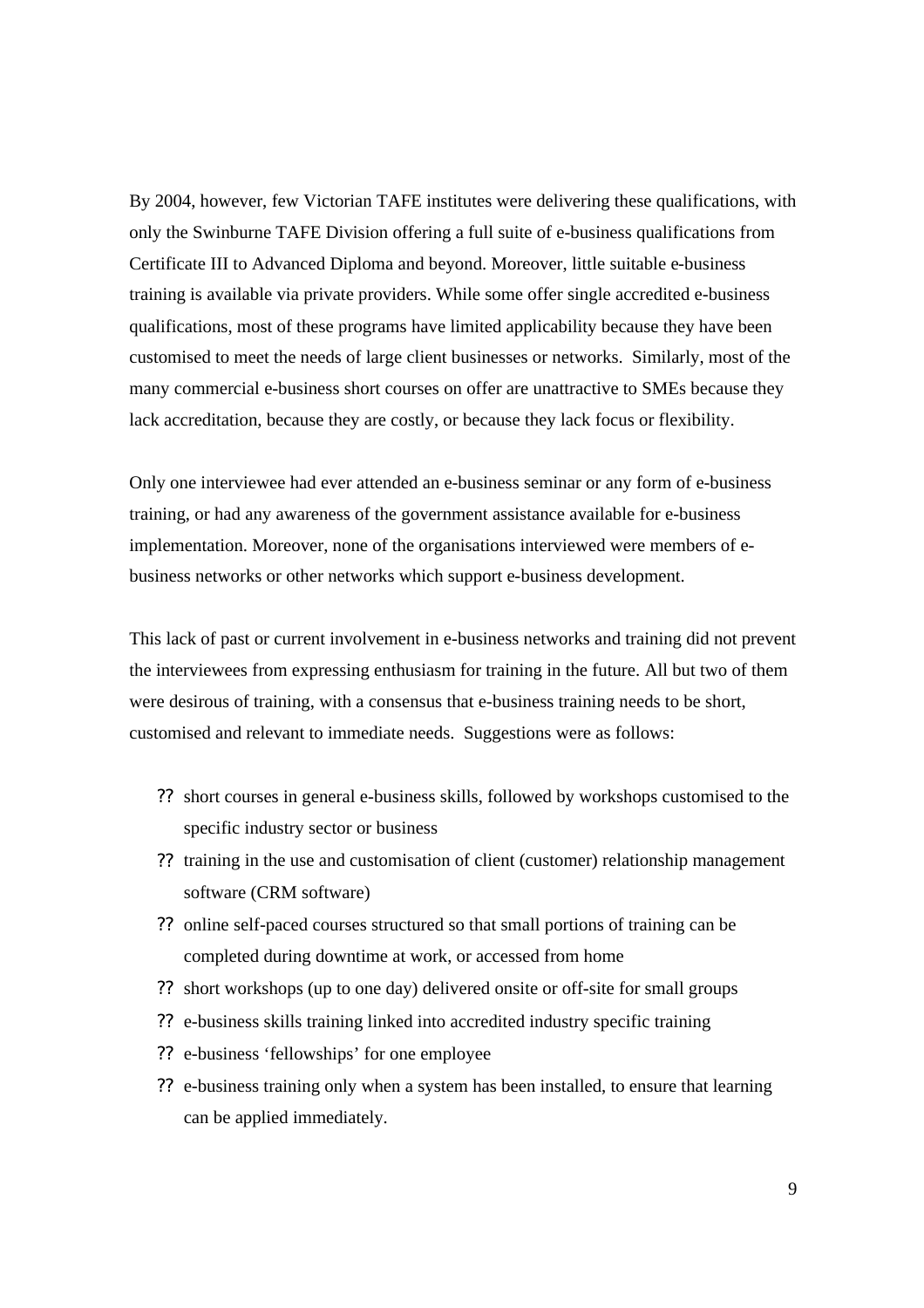The system consultants interviewed also emphasised the importance of e-business training, although only one of the five employed certified trainers. Each of them provided training for their existing clients, with requirements identified through individualised business and systems analyses. Most adopted approaches based on 'client-driven collaborative education', with common elements reported to include:

- ?? product and hardware specific workshops for technical staff
- ?? train-the-trainer workshops for delivery to end-users
- ?? paperless supporting documentation
- ?? interactive self-paced tutorials.

### **DISCUSSION AND RECOMMENDATIONS**

Although the sample size was small, data from the present study suggest that the great majority of SMEs are now connected to the Internet, most of them with their own websites. This represents significant growth in recent years, given that ABS data indicated that only 55 per cent of SMEs had Internet access in 2000 (compared with 85 per cent of large businesses at that time).

Less impressive has been the growth in use and diversity of e-business processes, despite the fact that most SMEs cite a desire to improve customer service as the principal driver for introducing web-based technologies and systems. In 2001, for example, according to the July Yellow Pages Survey:

- ?? 27 per cent of SMEs placed orders over the Internet for products and services.
- ?? 24 per cent of SMEs paid for goods and services over the Internet.
- ?? 20 per cent of SMEs took orders over the Internet.
- ?? 14 per cent of SMEs received payments over the Internet.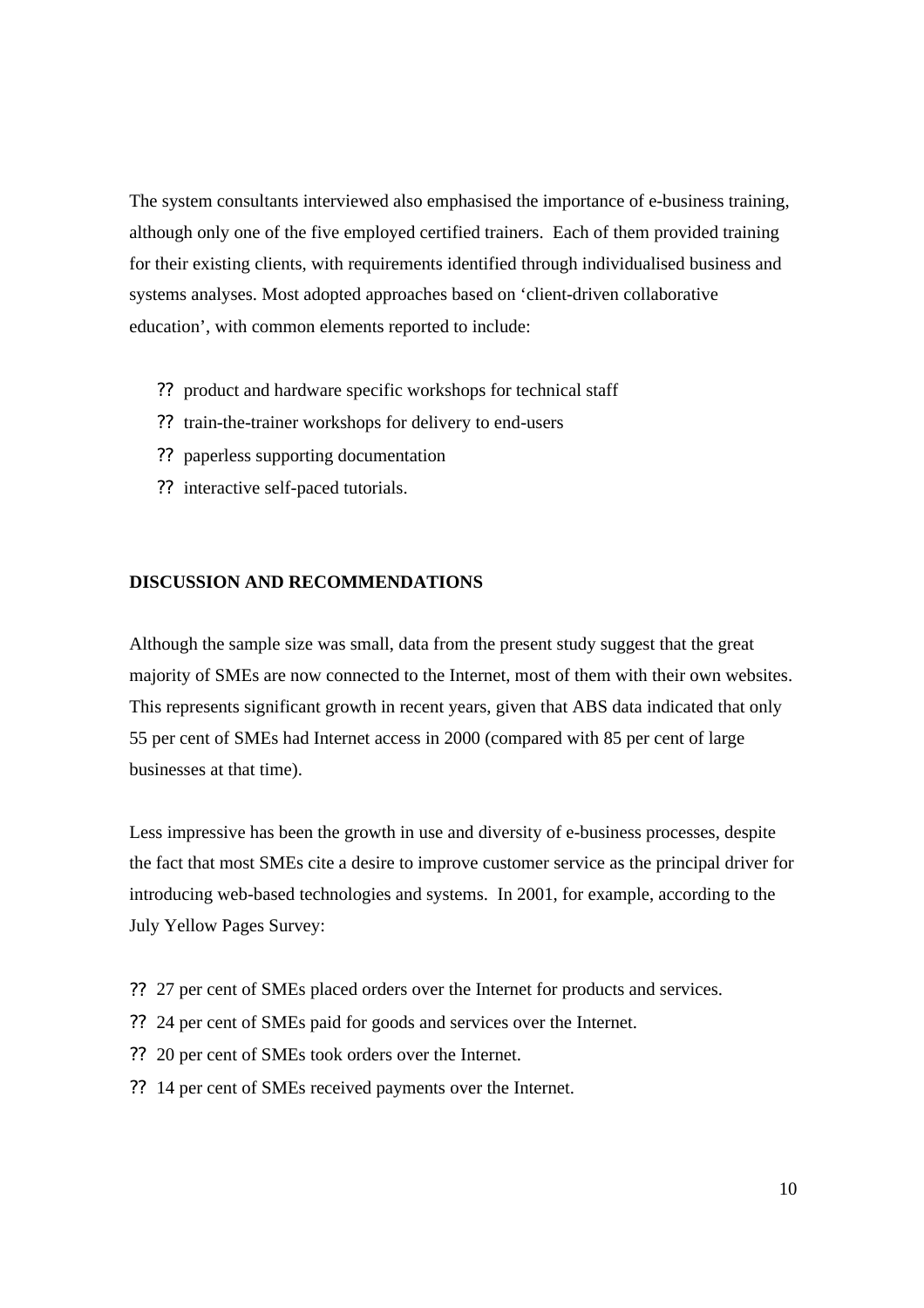In the present study, 40 per cent of respondents were placing orders for goods and services online, but only 16% were taking orders and accepting payments online. This suggests that barriers to the adoption of e-business procurement 2001 may still apply today – perhaps associated with a lack of access to knowledge and skills. This is despite the view that even very small (< \$15,000) investments in e-business usually generate useful revenue benefits (*Advancing with eCommerce;* NOIE/Ernst & Young Report, 2001).

Then and now, reasons given for the somewhat limited take-up of e-business by SMEs relate to a lack of access to information and skills, and a lack of practical understanding of the case for e-business. While the inherent issues are complex, they can be broadly defined as falling into four (interrelated) categories: (1) difficulty in quantifying the business case; (2) e-business enabler issues – particularly problems in accessing appropriate training; (3) security and legal considerations; and (4) time and cost issues.

Though the Federal and Victorian Governments have been active in driving SME ebusiness adoption through awareness campaigns, the results of this and other studies suggest that many Victorian SMEs are isolated from industry networks and unaware of the training opportunities available. It is vital, however, that SME workforce competency is upgraded on an ongoing basis in response to technological innovation, shifts in relative cost relationships, emergence of new customer needs, and other socio-environmental changes (*Vocational Education and Training Priorities in an Innovation Economy*: VLESC Report, 2003).

This VLESC Report also notes the lack of incentive in the profile funding arrangements for TAFE institutes to take up new areas of provision, and this has been reflected in the sector's reluctance to embrace new skill demands and implement curriculum changes. As suggested earlier, although eight e-business qualifications based on a suite of fifty-nine competencies have been endorsed recently, few TAFE institutes deliver the relevant training programs. Furthermore, and perhaps more importantly, there is a marked absence of e-business competencies packaged into other qualifications.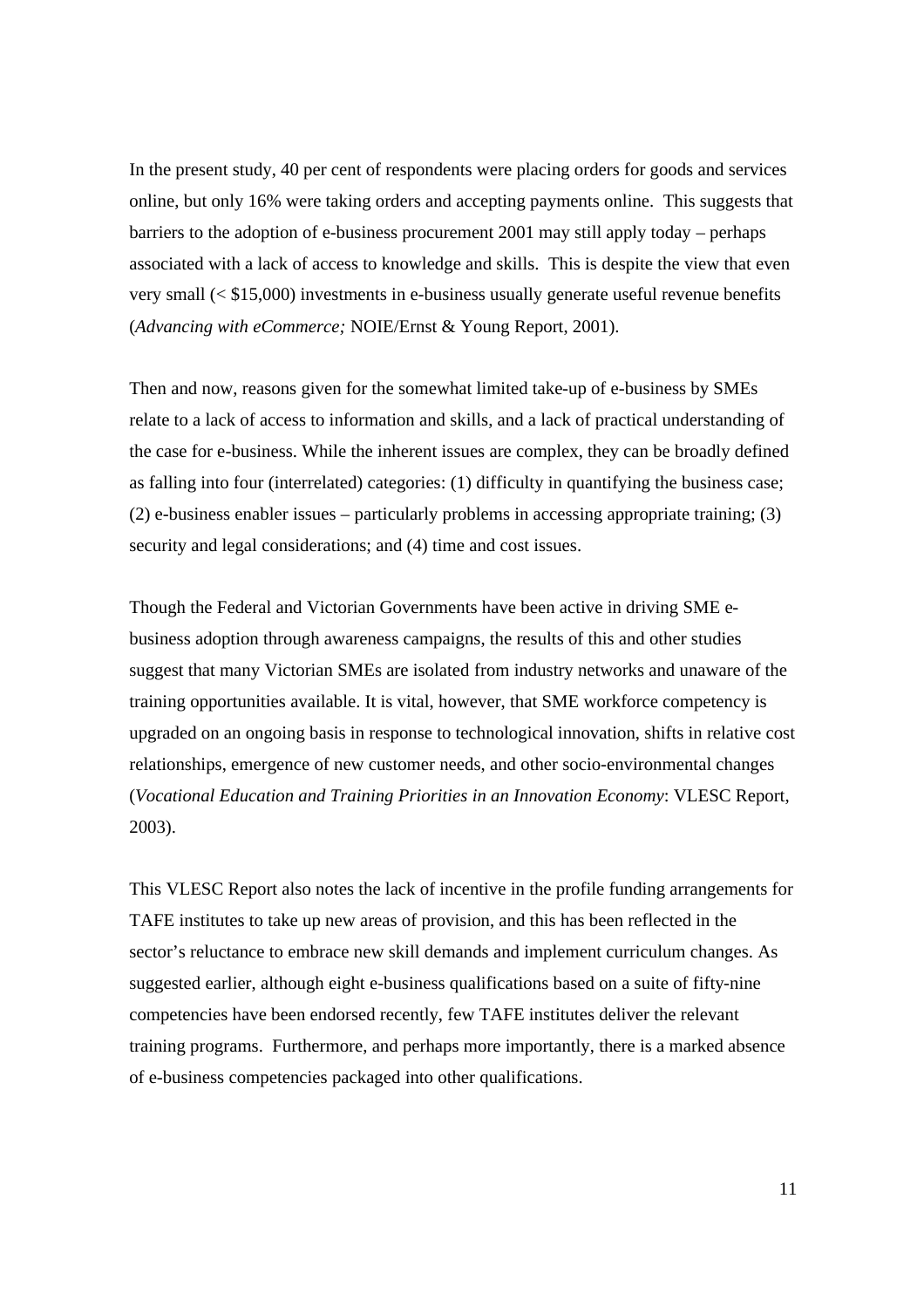The problem is exacerbated at the industry and enterprise levels, in regard to both generic and specialised e-business skills. Few ITAB training plans identify training needs relating to e-business, although the transport and distribution sector provides an interesting exception because key stakeholders demanded that firms provide accountable, 24 hour service online *(Transport & Distribution Industry Strategic Industry VET Plan 2003 – 2008).* Indeed, the vast majority of calls for tender in this sector seek responses only from organizations with integrated e-business systems *(Transport & Distribution Industry Strategic Plan 2002-2003).*

Interestingly, the lack of ITAB-driven support for e-business training did not prevent the enterprises interviewed in this study from expressing strong interest in e-business training, and clear views about the nature of that training in terms of its focus and delivery. Clearly, the focus for SMEs should be on building knowledge and skills around the processes involved in all aspects of e-business, from concept to end-user, including:

- ?? strategic and operational planning, to build an understanding of the processes of implementing, developing and managing e-business systems
- ?? knowledge and skills, to address the lack of access to staff skilled developing, using and maintaining e-business applications

It is almost impossible to overstate the importance of SME e-business to Australia's standing in the global economy. For example, while business-to-business e-commerce transactions in Australia were estimated to be worth \$6.2 billion in 2001, their value has been tipped to rise to as much as \$87 billion by 2006 (*Australia B2B eCommerce Forecast, 2001 – 2006*; IDC Report, March 2002). Given the growing significance of SMEs in the economy, the need to address their e-business skill and training requirements has assumed paramount importance (Mitchell, J., 2002 *The impact of e-business on Australia's vocational education and training sector*. In: 2<sup>nd</sup> World Congress of Colleges and Polytechnics: papers. World Federation of Associations of Colleges and Polytechnics).